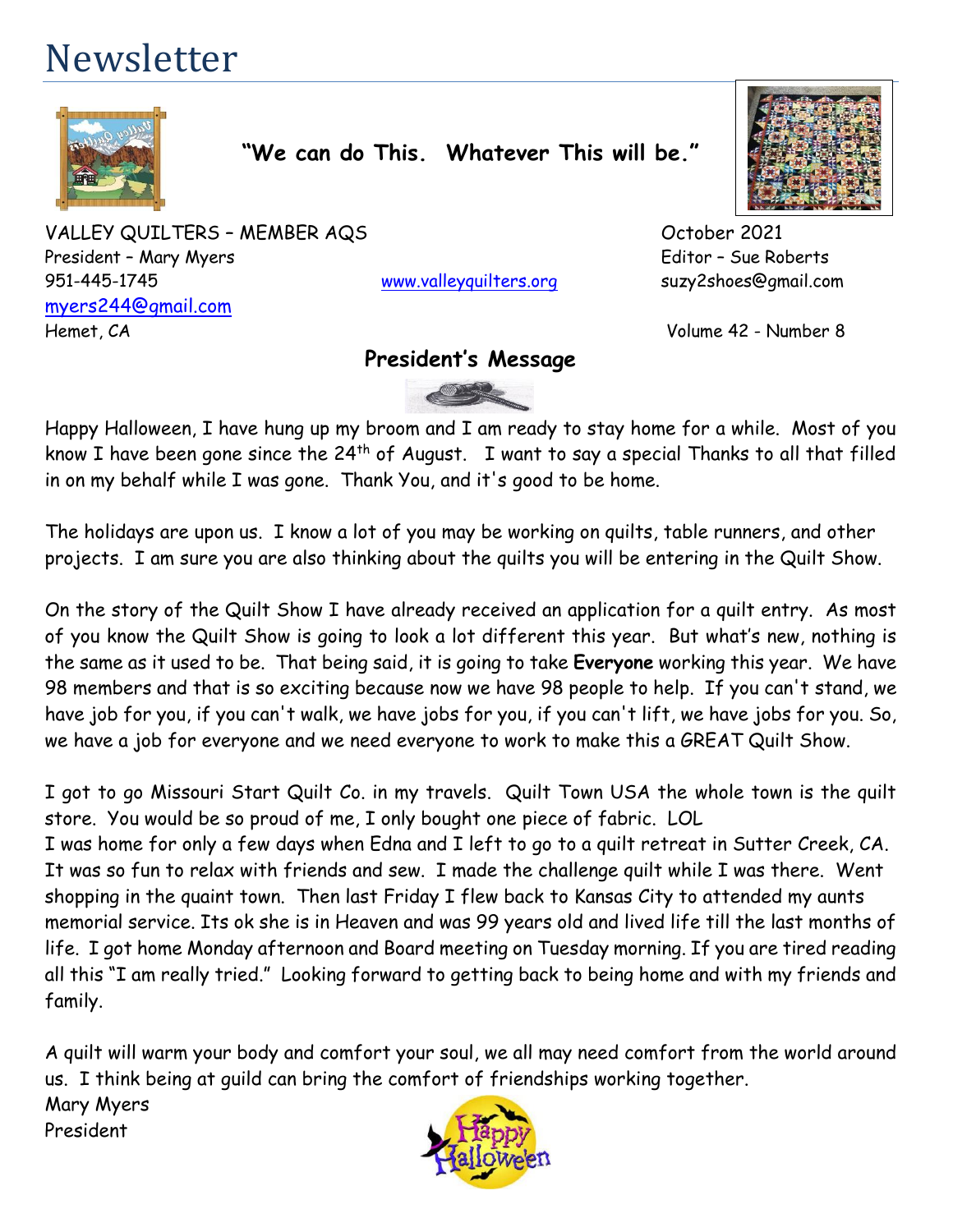**Programs** at Newsom & Linda St Jean, 1st Vice Presidents



**Upcoming Program:**

October Meeting – Speaker, Leni Bosman/Just Quilts, A Bed Turning, Some Old, Some New She will also be selling thread, notions and patterns that she has designed.

# **Valley Quilters 2022 Quilt Show Nancy Alaksin**

Hi VQ Members:

The Quilt show plans seem to be coming together nicely. We still do not have anyone to make the signs for 2nd time around and consignment. We have a sign stand to put a 20x30 sign on. But I think we will need another one to put by the main entrance of the building and one at the location. We also need signs directing guest to consignment and 2nd time. I think we will need about 5 or 6 of those signs. We need to direct guest from the main show to the rear of the tennis court, so we need signs directing to the location and the we need signs from the back parking lot to where the events are being held.

Sign-up sheets will be at the guild meeting, so you can pick your job for the show. It should be an exciting show. Everyone is looking forward to it including the public.

So, Ladies and Gentlemen let's get with it and help with these signs. Remember the Quilt Show Chair-members are not the only ones making the show happen, it takes the entire guild. So, sign up early for your job, so you get the one you want. If you don't step up and make the signs, will you be walking the guests to the rear locations? See you at the sign-up table!

# **Quilters Calendar**

| Oct 12        | 9:00am VQ Board<br>meeting/Valley Wide                                          |
|---------------|---------------------------------------------------------------------------------|
| Oct 26        | VQ Guild Meeting - Seven<br>Hills<br>9:30am/Speaker/Trunk<br>Show, Leni Bosman  |
| Nov 8         | 9:00am VQ Board<br>meeting/Valley Wide                                          |
| <b>Nov 23</b> | VQ Guild Meeting - Seven<br>Hills<br>9:30am/Full Business<br>Meeting/No Program |

# **SCCQG's List of Upcoming Quilt Shows:**

**Temecula Valley Museum presents**  "**Stitching California**", Aug 29-Oct 24<sup>th</sup>, 10am-4pm. TemeculaValleyMuseum.org

# **Membership**

Grace Ward, 2nd Vice President It is so very exciting to be welcoming new faces to our meetings. We now have 98 members. So, be sure to welcome our new members and our returning members. We want everyone to be inspired by the programs and our show and tell. But most importantly, we want everyone to feel like we are a welcoming community. We are so comfortable with the people we sit with each month. But reach out to other quilters you see to say you are happy to see them also.

Nancy Alaksin, Quilt Show Chair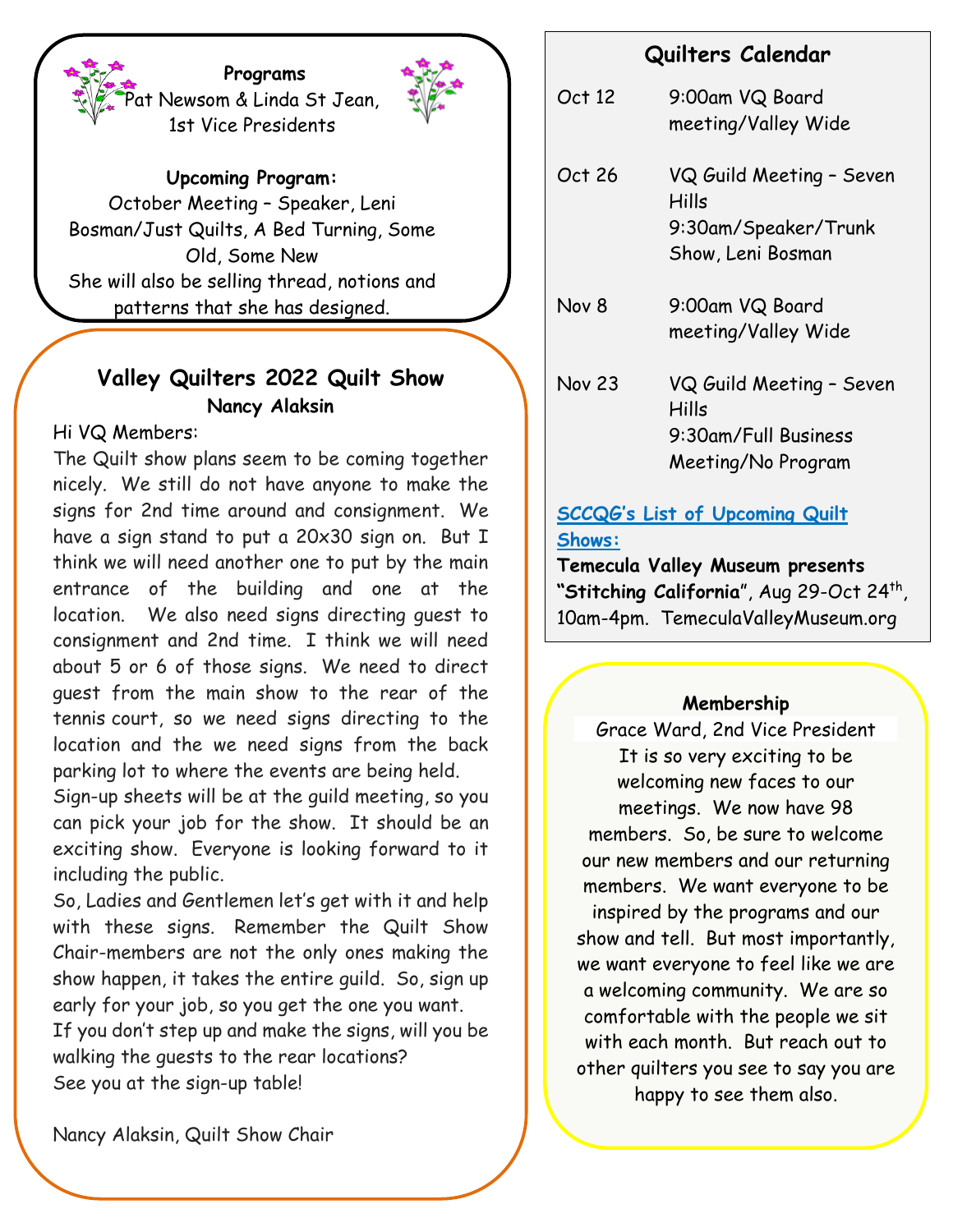

- 1 Dolores Mages
- 3 Betty Barney
- 7 Lorie Mathis
- 10 Edna Hornkohl
- 10 Hope Mulstay
- 15 Meri Snow-Houdyshell
- 17 Mary Stone
- 20 Cinda Olivas
- 26 Deanna Coleman
- 28 Cindy Link

# **2022 Quilt Show Baskets**

Linda Card/Johnnie D'Alessandro

# **We need your help!**

The Guild needs **NEW** donated items for our 2022 Quilt Show Opportunity Baskets. Items will be accepted September 2021 thru January 2022. If you would rather donate thru your friendship group, we will need the baskets by January 2022. Remember, new items only. Any questions, please give us a call.



# **October 2021 November 2021**

- 2 Marianne Crouch
- 6 Judy Bjorklund
- 9 Elsie Bratcher
- 28 Barbara Mages

# **Pricing Marianne Crouch**

Just wanted to let you all know that I am no longer accepting donations to be priced for the upcoming quilt show. **Thanks!** 



# **Quilt Show Sign-ups**

# **Sue Leuschen**

I will have sign-ups for the Quilt Show at the next Quild meeting on October 26<sup>th</sup>. We will need everyone to sign-up for something as we have additional spots to fill because we will be using buildings in the back behind the tennis courts for our 2<sup>nd</sup> Time Around and Consignments. We will have sit down jobs for those who need it. Please, we need to be united in achieving an outstanding Quilt Show!

Thank you! Sue Leuschen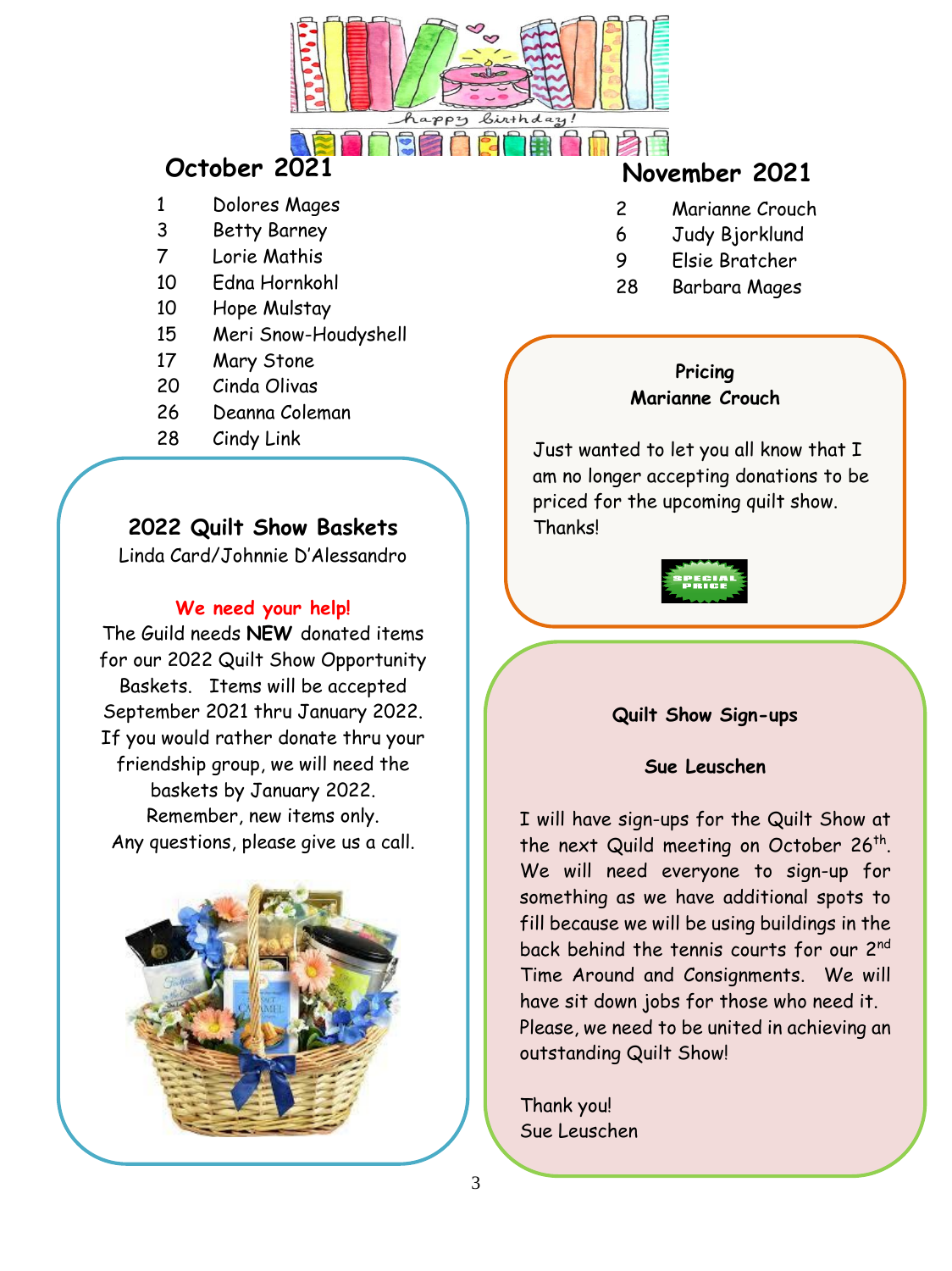|                                         | 2022 Quilt Show Positions                             |                               |  |  |
|-----------------------------------------|-------------------------------------------------------|-------------------------------|--|--|
| QUILT SHOW CHAIRPERSON                  |                                                       |                               |  |  |
| Nancy Alaksin                           | 951-537-9414                                          | guiltingbean29@gmail.com      |  |  |
|                                         |                                                       |                               |  |  |
| <b>PUBLICITY</b>                        |                                                       |                               |  |  |
| Linda Card                              | 909-703-7929                                          | dracfour@yahoo.com            |  |  |
| Johnnie D'Alessandro 562-715-9339       |                                                       | jddmom@aol.com                |  |  |
|                                         |                                                       |                               |  |  |
| ACQUISITION/PROGRAMS/JUDGE/IN MEMORY OF |                                                       |                               |  |  |
| Mary Myers                              | 951-445-1745                                          | myers244@gmail.com            |  |  |
|                                         |                                                       |                               |  |  |
| <b>OPPORTUNITY BASKETS</b>              |                                                       |                               |  |  |
| Linda Card                              | 909-703-7929                                          | dracfour@yahoo.com            |  |  |
| Johnnie D'Alessandro 562-715-9339       |                                                       | jddmom@aol.com                |  |  |
|                                         |                                                       |                               |  |  |
| <b>VENDORS</b>                          |                                                       |                               |  |  |
| Amy Mora                                | 951-675-9791                                          | moraasm@hotmail.com           |  |  |
|                                         |                                                       |                               |  |  |
| HOSTESS/TICKET SALES PEOPLE             |                                                       |                               |  |  |
| Sue Leuschen                            | 951-380-0066                                          | ksueleuschen@yahoo.com        |  |  |
|                                         |                                                       |                               |  |  |
| <b>DECORATIONS</b>                      |                                                       |                               |  |  |
|                                         | <b>**OPEN** Various members Providing Decorations</b> |                               |  |  |
| 2 <sup>ND</sup> TIME AROUND             |                                                       |                               |  |  |
| Marianne Crouch                         | 951-766-2801                                          | oldeyedropper@aol.com         |  |  |
|                                         |                                                       |                               |  |  |
| <b>CONSIGNMENT</b>                      |                                                       |                               |  |  |
| Pam Verberg                             | 951-317-3312                                          | pamverberg@gmail.com          |  |  |
|                                         |                                                       |                               |  |  |
| <b>KITCHEN</b>                          |                                                       |                               |  |  |
| Lorie Mathis                            | 951-532-6705                                          | <u>loriesmathis@gmail.com</u> |  |  |
|                                         |                                                       |                               |  |  |
| ANNOUNCER/DOOR PRIZE TICKET             |                                                       |                               |  |  |
| Chuck/Carol Anderson                    | 951-764-2097/951-764-2096                             | chuckncarol2@me.com           |  |  |
|                                         |                                                       |                               |  |  |
| <b>FEATURED QUILTER</b>                 |                                                       |                               |  |  |
| <b>Billie Kercmar</b>                   | 951-445-3120                                          | billiekercmar@gmail.com       |  |  |
|                                         |                                                       |                               |  |  |
| <b>SECURITY</b>                         |                                                       |                               |  |  |
| <b>**OPEN**</b>                         |                                                       |                               |  |  |
| <b>MANPOWER</b>                         |                                                       |                               |  |  |
| Cinda Olivas                            | 951-204-8271                                          | cindalou@gmail.com            |  |  |
|                                         |                                                       |                               |  |  |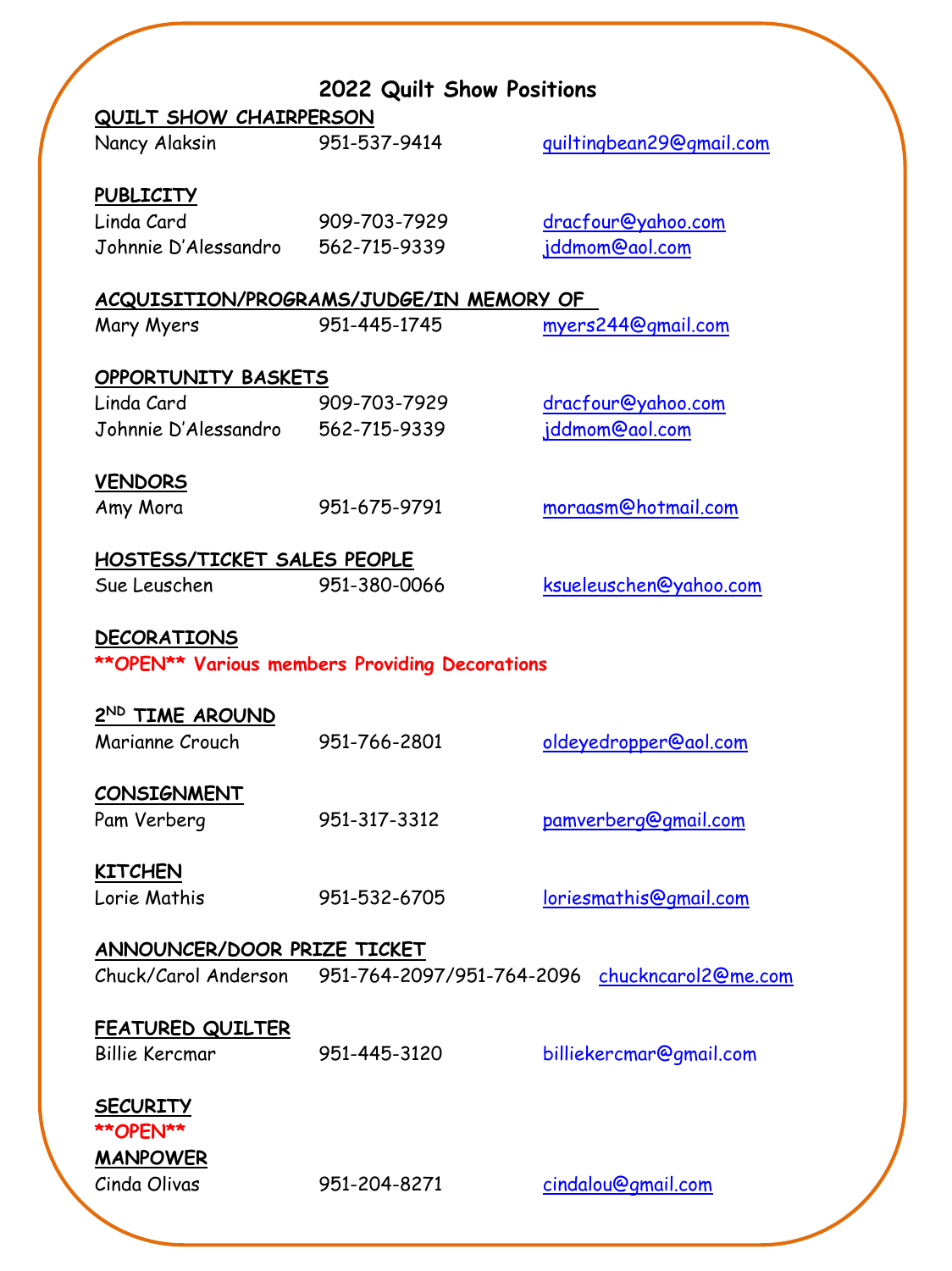# **Door Prizes**

### Suzanne Wade

Ladies/Quilters – As a favor for other Guild Members, it would be wonderful if the **birthday people** brought their door prize gifts early.

We made \$232.00 in our Birthday month!

**Fat Quarter Fun** Linda Lemcke and Charlotte Morton



October **Fat Quarter:** Orange

# **Opportunity Quilt** Sue Leuschen

Hi eveyone!

We have been very busy this month. Just to take our quilt to another quilt meeting in another city and sit and sell our tickets, we have made \$271.00 plus. At the Seven Hills Craft Fair we made \$207.00. We will be going to Beaumont yet this month.

Next month we hope to have Menifee, Norco and Big Bear. If you know of other places let me know.

Thank you to the quilters who came forward to sell tickets and earn scholarship money for our local college bound seniors. Last year we were able to give \$1,000 each to four students plus a quilt.

Thank You again! Sue Leuschen



5

# **Yakkers and Philanthropy Projects** Natasha Macias and Sharon Brewer

Needle Yakker workers have been busy bees lately getting Security Quilt kits ready for guild members to take home to complete. After its completed bring it back to the next guild meeting and it will be given to a person in need. What's great about that is it satisfies your membership agreement and you feel really good that someone will be warm with their cozy quilt.

So, at the next guild meeting you will be asked to take a security quilt and bring it back completed.

Thank you in advance! We appreciate your help!

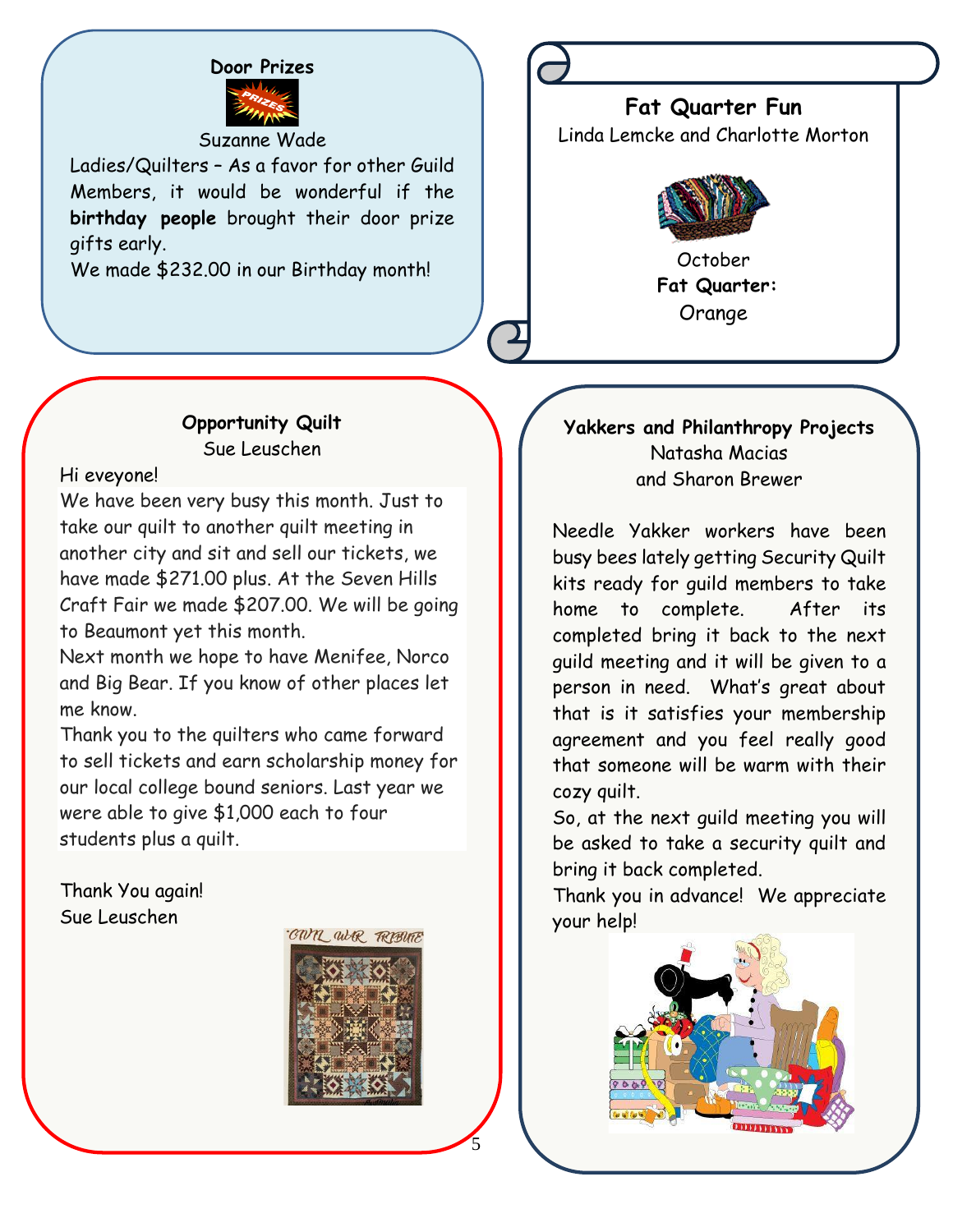# **SCCQG News**

# Linda St Jean, Rep

# **Block of The Month** Sally Hill **Grandma's Garden**

We are nearing the end of our Block of the Month Quilt. Hopefully, some of you will be able to enter your quilts in the Quilt Show in February 2022.

Block 9 is the Rose Triangle. 6 Triangles will be made. They are similar to Rose Buds. You may show me a picture your finished Triangles by email, text or at our Guild meetings. Here are a couple of interesting facts about Roses: (from Better Homes & Gardens) -The Rose became the United States National Flower in 1986 -Roses are one of the oldest flowers The Oldest Rose plant is over 1000 years old growing in Germany - There are over 150 Species of Roses.

At our October Guild meeting, I will have a small drawing for those who have shown me their Blocks 4, 5, & 6. Then in November, there will be another small drawing for completed Blocks 7, 8, & 9.

Thank You,

Sally Hill [Sal6616@hotmail.com](mailto:Sal6616@hotmail.com)



Nothing to report this month



# **September Show and Tell**

Edna Hornhokl and Joan Torbett

- 1. Amy Mora- Christmas Tree Farm and Quilt of Valor
- 2. Suzanne Wade- 13 Various quilts
- 3. Judy Bjorklund- Baltimore Squares
- 4. Charlene Bowman- Stripy quilt

If you have something to share, please post on our Facebook page at **Hemet Valley Quilters or** bring to our next guild meeting, so that all can see.

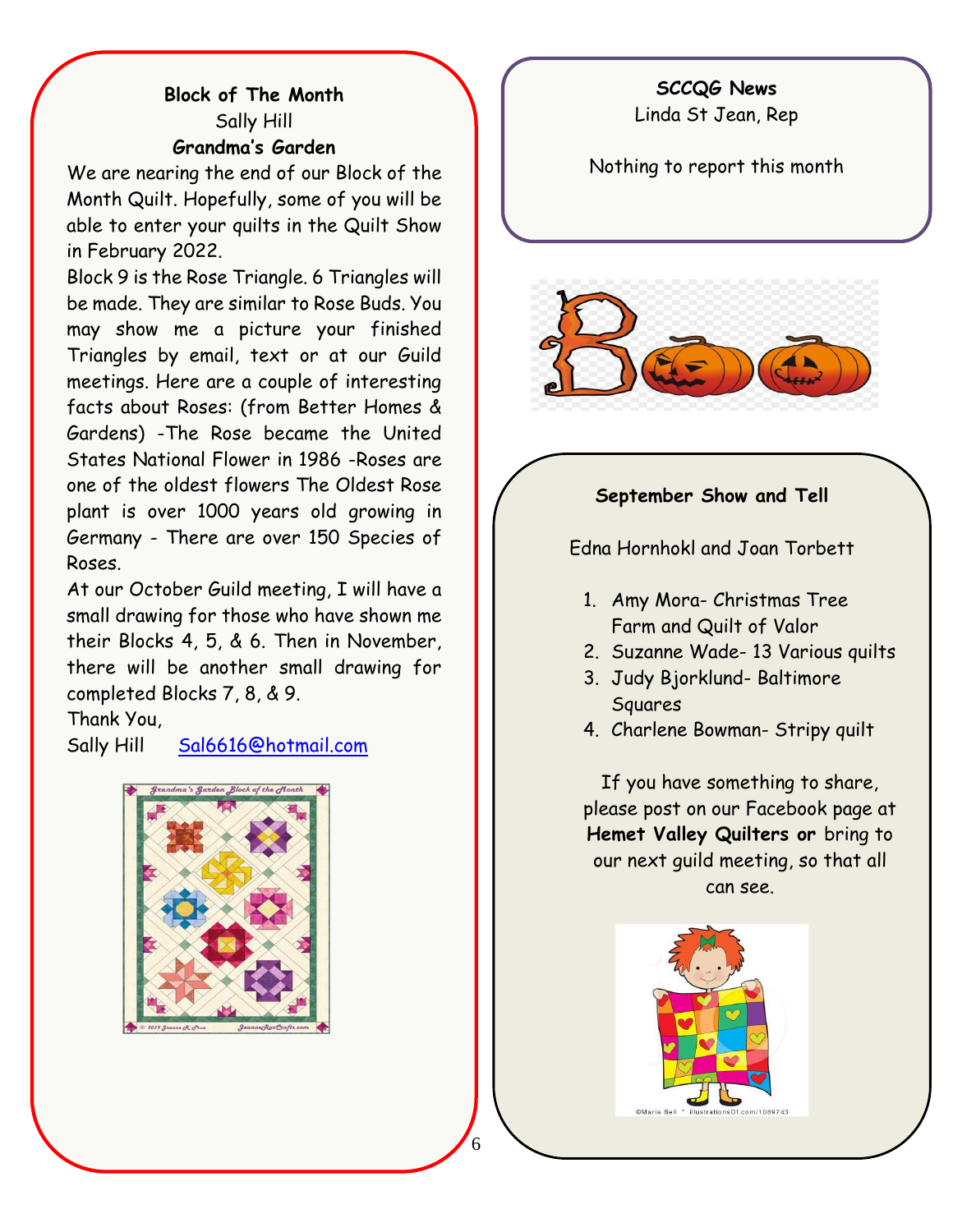

# **Sunshine & Shadows** Ann Lontz 951-260-7551

A Get-Well card was sent to Nancy Alaksin due to her having cataract surgery.



# **Suzi Quilter** I provide the finishing touches to your masterpiece **Suzanne Wade** qltangl@verizon.net 1627 Camino Sueno 951-791-1707 Hemet, California, 92545



**Mary Ann's Tax Service** Mary Ann Olsen, Owner 502-C Chaney St, Lake Elsinore, Ca 92530

**Mailing Address** 31500 Grape St #3-340 Lake Elsinore, Ca 92532

Phone: 951-288-5879 Fax: 951-329-5175 e-mail: MaryAnnsTaxes@gmail.com

# **Please support our Vendors**





7